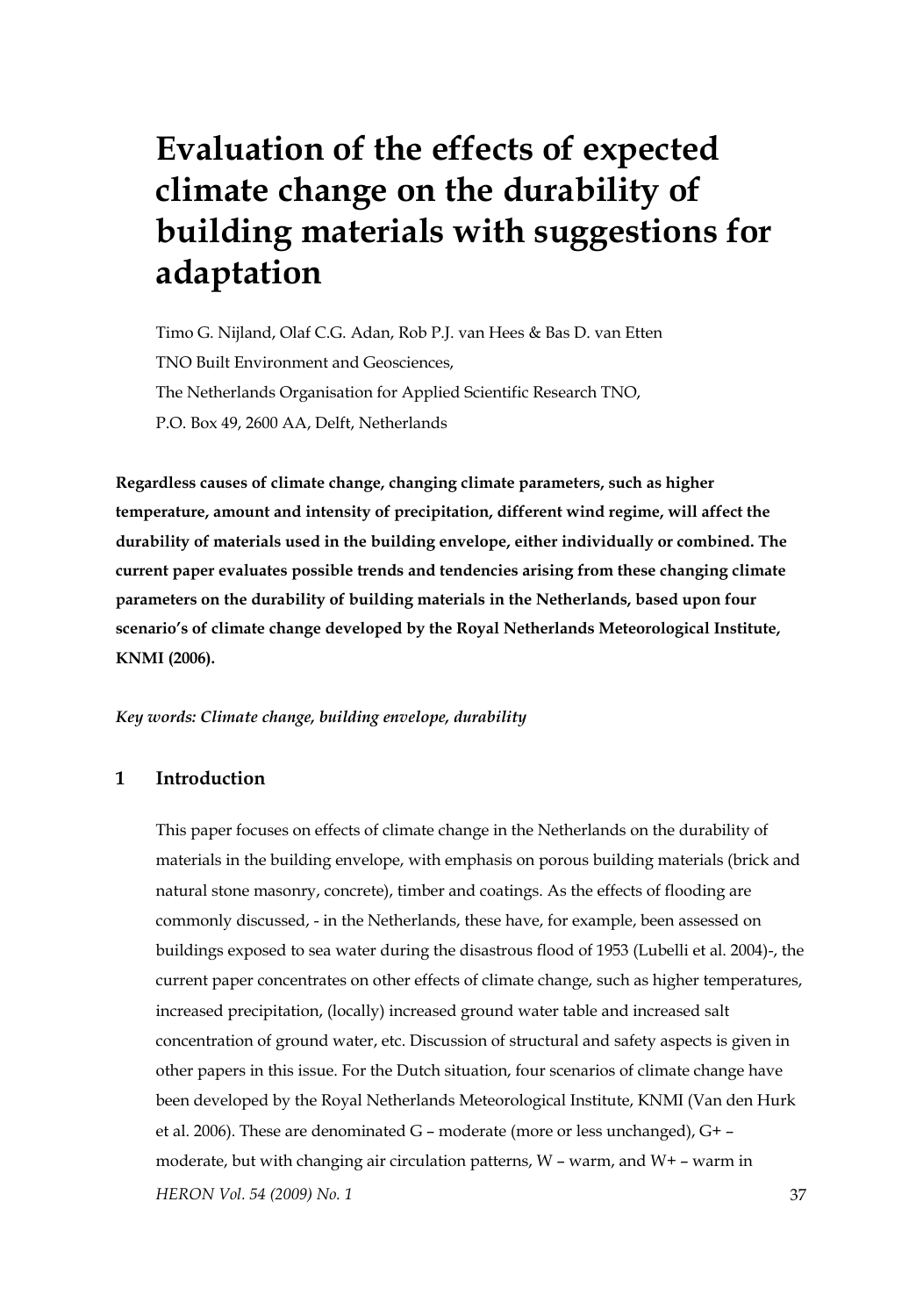combination with changing air circulation patterns, respectively. General tendencies in all four scenarios are:

- Temperatures will increase, resulting in a higher frequency of more temperate winters and warm summers.
- Winters will, on average, become wetter, and extreme amounts of precipitation will increase.
- Intensity of severe rain in the summer will increase, but, in contrast, the number of rain days in summers will decrease.
- Changes in wind regime will be small compared to current natural variation.
- Sea levels will continue to rise.

Details of each scenario are summarized in table 1. The current situation, i.e. effects of climate change over the past century (Van den Hurk et al. 2006) shows that average temperature in the Netherlands has risen 1.2 °C over the period 1900 – 2005. Temperatures for 2100 are expected to increase 1 to 6 °C worldwide, relative to 1990, with, probably, a slightly higher increase in Europe. For the Netherlands, scenarios vary from an increase in 2050 of 0.9 to 2.3 °C in the winter, and 0.9 tot 2.8 °C in the summer, relative to 1990 (Table 1). There is also a strong regional variation, as illustrated by the number of days with maximum temperature ≥ 25 °C (Table 1).

The amount of annual precipitation in the Netherlands has increased by  $+18$  % since 1906, with  $+ 26 %$  in the winter,  $+ 21 %$  in the spring,  $+ 3 %$  in the summer and  $+ 26 %$  in the fall. The amount of rain in prolonged 10 day rain periods also increased by + 29 % since 1906. KNMI scenario's depict that the expected effect on climate change on maximum wind speed in the Netherlands is rather small, within natural variation (Van den Hurk et al. 2006). The number of storms in the Netherlands has decreased by 20 – 40 % since 1962 (Van den Hurk et al. 2006); at the same time, the number of storms at Düsseldorf airport, not that far over the border in Germany, has roughly increased by 70 % from the 1960's into 1990's, accompanied by an increase in mean wind velocity (Kasperski 1998). Van den Brink (2005) also indicates a possible shift of storms with very high intensity from the Atlantic to north-western Europe.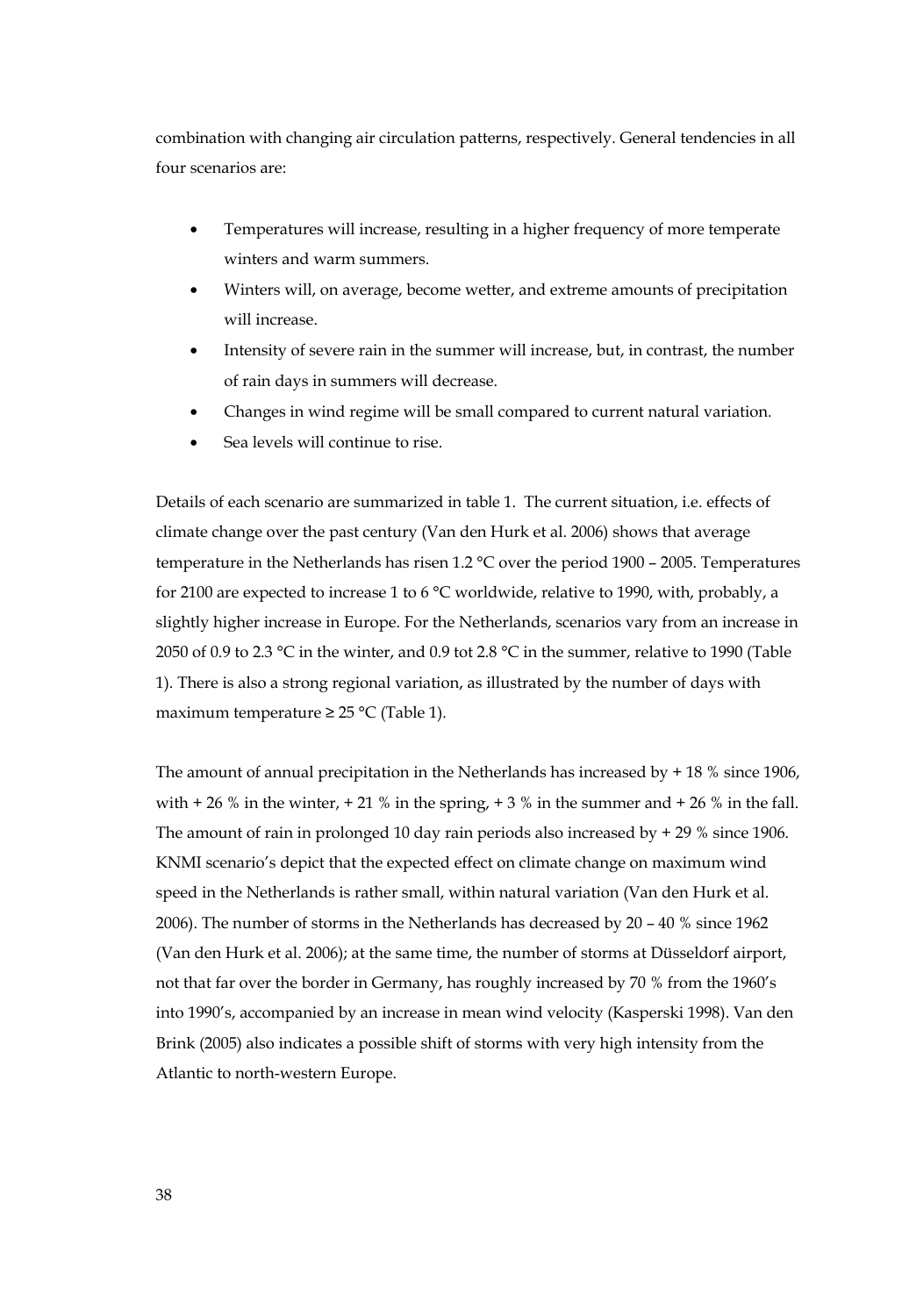| Scenario                             |                       |                 | 1990 | G            | $G+$   | W      | $W+$    |
|--------------------------------------|-----------------------|-----------------|------|--------------|--------|--------|---------|
| Summer                               |                       |                 |      |              |        |        |         |
| Mean temperature                     |                       | $\rm ^{\circ}C$ |      | $+0.9$       | $+1.4$ | $+1.7$ | $+2.8$  |
| Yearly warmest day                   |                       | $^{\circ}C$     |      | $+1.0$       | $+1.9$ | $+2.1$ | $+3.1$  |
| Days $\geq$ 25 °C                    | NW Netherlands        |                 | 8    | 11           | 14     | 16     | 22      |
|                                      | <b>NE</b> Netherlands |                 | 20   | 27           | 30     | 34     | 41      |
|                                      | Central Netherlands   |                 | 24   | 30           | 34     | 39     | 47      |
|                                      | <b>SE Netherlands</b> |                 | 28   | 36           | 41     | 44     | 53      |
| Mean precipitation                   |                       | %               |      | $+2.8$       | $-9.5$ | $+5.5$ | $-19.0$ |
| Wet day frequency                    |                       | $\%$            |      | $-1.6$       | $-9.6$ | $-3.3$ | $-19.3$ |
| Precipitation on wet day             |                       | %               |      | $+4.6$       | $+0.1$ | $+9.1$ | $+0.3$  |
| Potential evaporation                |                       | $\%$            |      | $+3.4$       | $+7.6$ | $+6.8$ | $+15.2$ |
| Winter                               |                       |                 |      |              |        |        |         |
| Mean temperature                     |                       | $\rm ^{\circ}C$ |      | $+0.9$       | $+1.1$ | $+1.8$ | $+2.3$  |
| Yearly coldest day                   |                       | $\circ$ C       |      | $+1.0$       | $+1.5$ | $+2.1$ | $+2.9$  |
| Mean precipitation                   |                       | $\%$            |      | $+3.6$       | $+7.0$ | $+7.3$ | $+14.2$ |
| Wet day frequency                    |                       | %               |      | $+0.1$       | $+0.9$ | $+0.2$ | $+1.9$  |
| Yearly                               |                       |                 |      |              |        |        |         |
| Yearly maximum daily mean wind speed |                       | $\%$            |      | $\mathbf{0}$ | $+2$   | $-1$   | $+4$    |

*Table 1. Summary of effects of four possible scenarios for the Netherlands in 2050, relative to 1990 (Van den Hurk et al. 2006)* 

The KNMI scenarios only assess the direct climate characteristics. Several other effects relevant to the durability of building materials that have not been assessed by the KNMI, include (e.g. Sanders & Phillipson 2003):

- Specific and relative humidities; the first is likely to increase, but relative humidity may decrease, especially in the summer.
- Amount of solar radiation, which is likely to increase.
- Soil moisture content; in the UK, these are expected to fall by 20 to 40 %.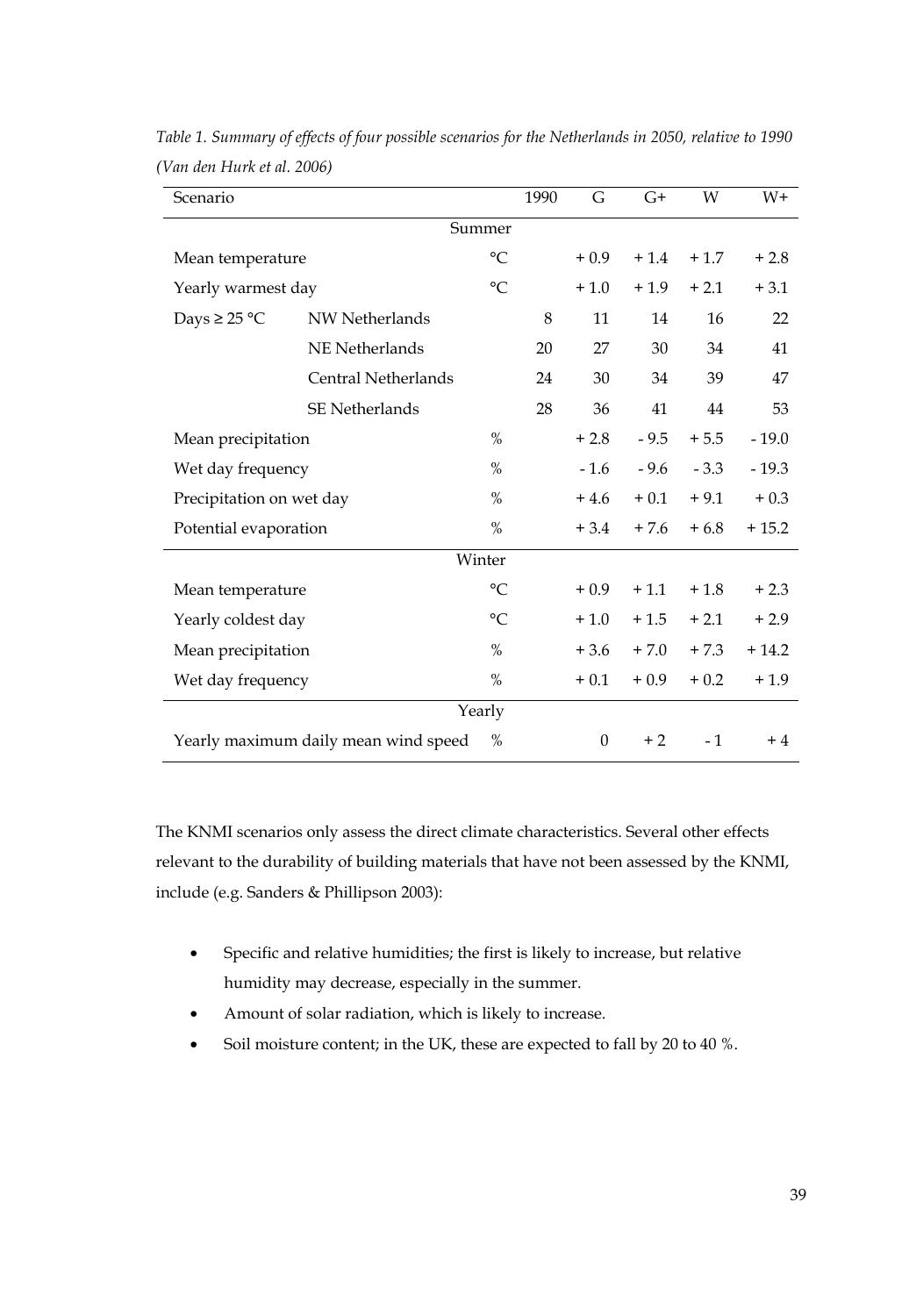## **2 Possible effects of climate change on building materials**

Below, general trends or tendencies of individual climate parameters affecting building materials are concisely discussed. The paper identifies the major trends in risks for building materials, due to climate changes. A quantitative estimate of the potential effectsif possible- cannot be given as major data relating impact, specific materials and effects are lacking.

#### *2.1 Higher temperatures*

- Less frost and near zero days in the winter, lowering the necessity of use of deicing salts; this lowers the chloride load on concrete infrastructure, decreasing risks of chloride-induced rebar corrosion, with a positive infrastructure service life. It may also affect the amount of water soluble salts in rising damp, lowering the risk of salt damp due to the later in relevant situations.
- Faster biocolonization, involving other species than currently encountered in the Netherlands, and increased biodegradation, as more periods with optimum temperature will occur (Grosser 1985). A salient example is the recent shift of the habitat of wood-eating termites towards more northern directions, from southern Spain to the middle of France. Other genera will develop that are typical for the Mediterranean area in the West-European maritime climate, causing accelerated biodeterioration; a typical example is the (booming) occurrence of *Trentepohlia odorata* on (calcium silicate) masonry.

#### *2.2 Higher precipitation*

• Higher precipitation (especially in the winter), more extreme precipitation and wind driven rain may result in deeper penetration of moisture in a façade, affecting (combined thermal-) hygric expansion with accompanying stresses (e.g. Sabbioni et al. 2006). Deeper penetration may, especially by small dimensions, result in water seepage through walls. The effect of a higher potential run-off is difficult to assess.

#### *2.3 Combination of higher temperature and higher precipitation*

• Higher mean winter temperatures will result in less freeze-thaw cycles in the winter; in practice, this effect might be limited, as the decrease in the number of freeze – thaw cycles in north-western Europe by the end of the 21<sup>st</sup> century (2079)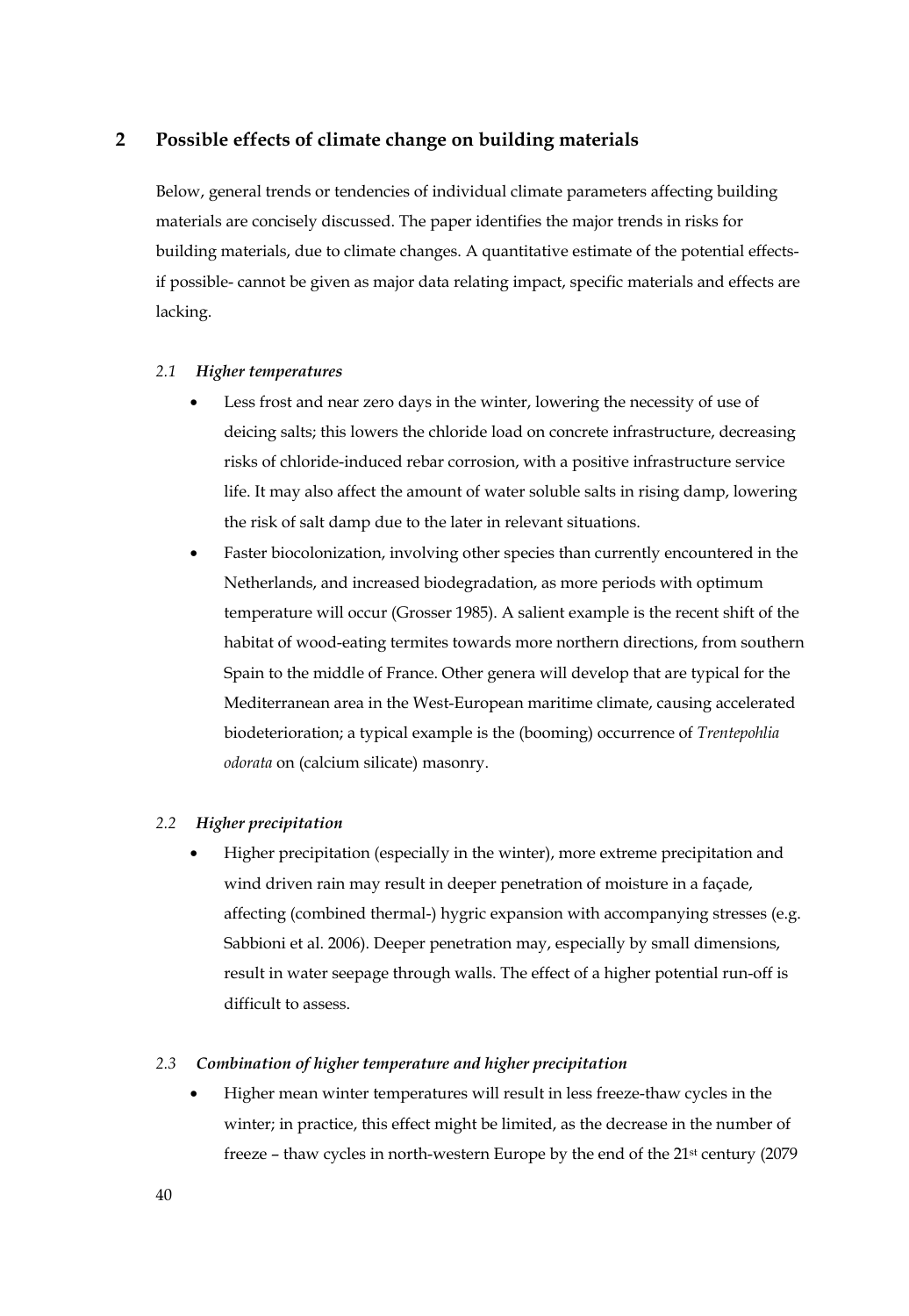- 2099) is less than one cycle compared to the period 1961 - 1990 (Grossi et al. 2007). However, at the same time, porous building materials may be more wet due to higher precipitation in the winter, possibly resulting in more intense damage upon frost.

- Higher temperatures and higher precipitation will influence atmospheric and relative humidities, with direct effects on salt damage to porous building materials, those in built cultural heritage in particular. Whereas the average RH may decrease, the effect of the number of RH cycles is less clear. Such cycles, causing salts to go in solution, be transported and reprecipitate (e.g. Lubelli 2006), may strongly increase the risk of damage (e.g. Koster et al. 2008).
- Biocolonization patterns will change, with manifest effects on biodeterioration and biodegradation. Higher temperature and precipitation will cause faster development of micro-organisms (e.g. higher germination power rates), and affect the species of micro-organisms occurring. Likely, a shift will occur from algae to cyanobacteria and fungi (moulds) as in the Latin American situation (cf. Gaylarde & Gaylarde 2002, 2005). The latter may result in development of more pronounced aesthetical damage on stony, cement-based and polymeric building materials.

Especially the availability of moisture is, together with the availability of organic nutrients, a controlling factor in biocolonization. Analysis of the microclimate of the city of Rome over the period 1850 – 1980 has shown that a decrease in precipitation, -i.e. the opposite of what is expected in climate change scenarios for the Netherlands-, and 10 % decrease in relative humidity, accompanied by an increase in temperature of 0.5 to 1.5 °C as well as increasing air pollution, resulted in a decrease of micro flora diversity (especially affecting lichens), but did not significantly reduce the total biomass on stony biomaterials (Caneva et al. 1995).

In case of timber, the decay of wood due to fungal attack directly relates to the climate:

$$
Climate Index = \frac{\sum_{\text{dec-jan}} (T_{\text{mean}} - 2)(D - 3)}{n}
$$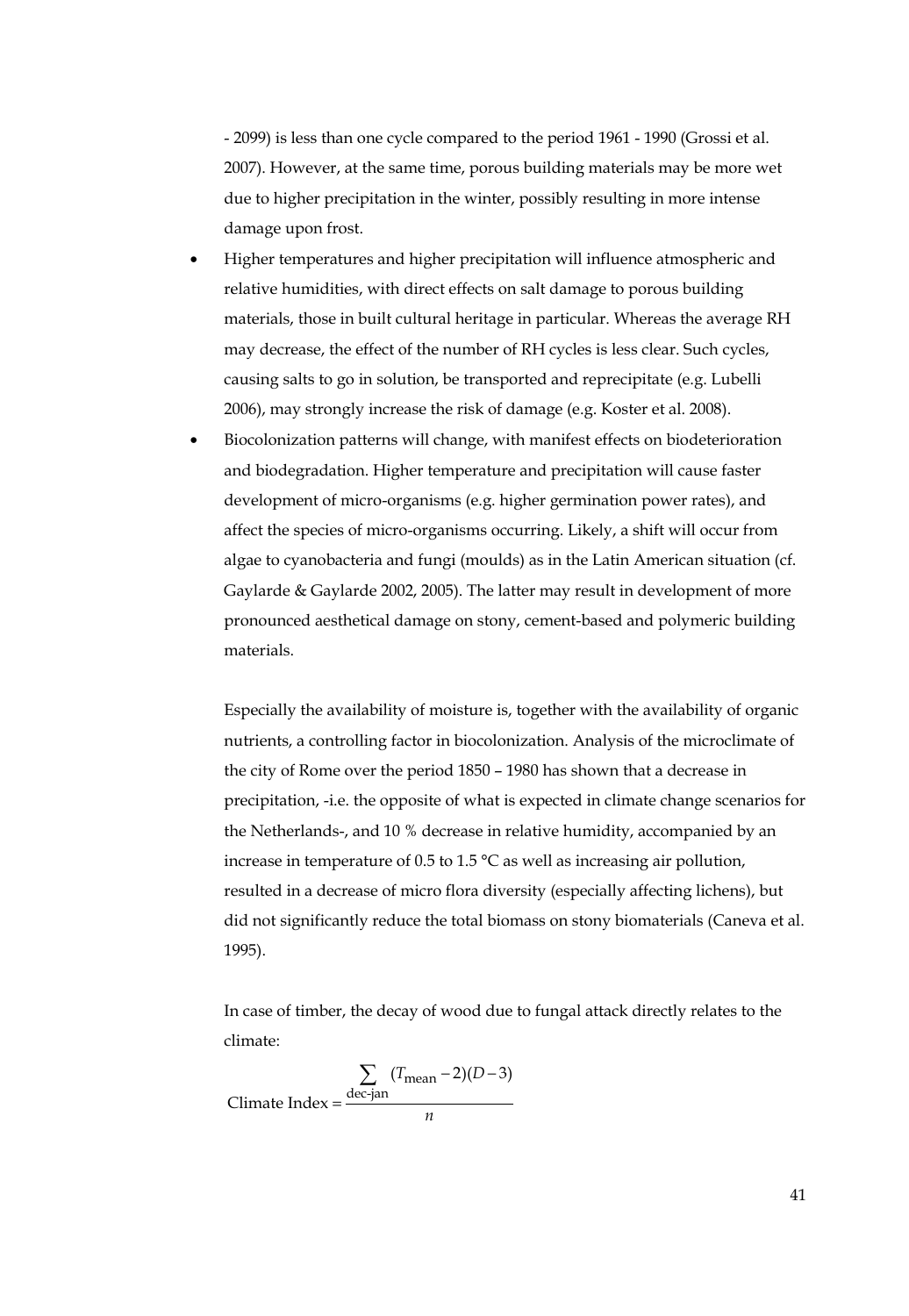in which  $T_{\text{mean}}$  is the mean monthly temperature in  $\mathcal{C}$ , *D* is the mean number of days in the month with 0.254 mm or more precipitation, and *n* is a scale factor to scale the index to a range of 0 to 100, *n* being 16.7 for the US and 10 for Norway, for example (Scheffer 1971, Setliff 1986, Lisø et al. 2006). The relationship is valid for temperatures below 30 °C. Climate index < 35 indicates a low risk, 35 ≤ CI ≤ 65 a moderate risk and CI > 65 a high risk (Scheffer 1971). The relationship clearly illustrates that increasing rainfall and mean temperature will result in increasing risk of deterioration of timber structures and building parts due to wooddeteriorating fungi, which will also reflect variations in local microclimates. Besides fungi, timber will also suffer from faster growth of more devastating insects.

## *2.4 Higher precipitation in combination with wind load*

• At high levels, wind driven rain generally results in more weathering. Combined with a higher amount and intensity of precipitation, increased wind load may cause increased weathering of high-rise buildings (cf. Tang et al. 2004).

## *2.5 Increased solar radiation*

- Possible lower durability of bituminous roofings, plastics, paintings and coatings as well as specific hydrofobic or antigraffiti coatings.
- Increased short-wave UV radiation will negatively affect the preservation of historic wall coverings and polychromy.
- Increased degradation of (painted) timber construction element used on the exterior façades, such as cladding, window-frames, fences, etc.; untreated timber and wood products will be more prone to colour changes.

Next to the increase of solar ultraviolet radiation itself, the degradation potential of any UV-B environment is enhanced by higher temperatures and, possibly higher relative humidities.

## *2.6 Soil moisture contents*

It is unclear whether and how higher precipitation will affect soil moisture contents. Given that ground and surface water in the Netherlands are controlled in most areas, any effect will strongly depend on measures taken with this respect. For example, in built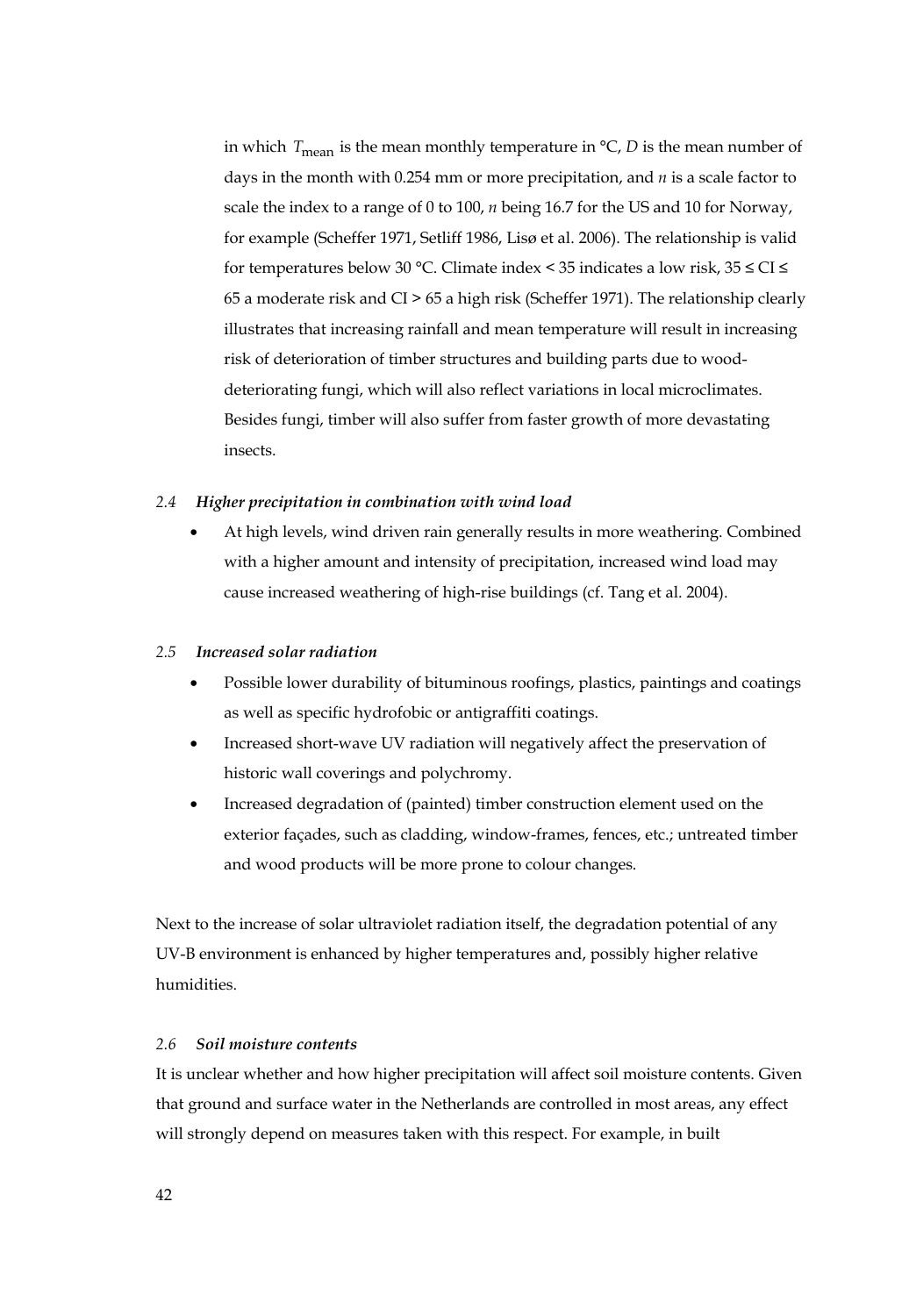environments such as cities, there is no regulation of the water level, and building owners are responsible for degradation on their wooden pile foundations.

- Lower soil moisture contents:
	- o May result in drying accompanied in shrinkage and resulting subsidence, which may result in cracking of foundations and walls.
	- o May expose wooden pile foundations, especially common in the historic city centres of most towns in the western provinces of the Netherlands like Amsterdam, to oxygen, due to lower ground water levels, resulting in degradation by fungi and final failure, leading to uneven settlement.
	- o Lower the risk of damage due to rising damp.
- Higher soil moisture contents:
	- o Higher the risk of damage due to rising damp, by higher moisture contents of porous building materials at onset of freeze – thaw cycles, or increased transfer of water soluble salts from soil (and de-icing) into the building shell.

## *2.7 Increased salinity of ground water*

The Veerman report describes several expected effects as a result of climate change, as well as proposals to accommodate these. Combined, these will affect ground water table and salinity (Deltacommissie 2008):

- Sea level rise and decreasing river transport towards sea during summer.
- Longer dry periods and penetration of salt water via rivers and groundwater
	- o Both increasing and decreasing ground water tables.
	- o Increasing salt concentration in ground water.
- The level of IJsselmeer will be increased by max. 1.5 m as proposed by the Deltacommissie (2008).

Result will be higher salt loads on building materials, for example due to capillary rising damp from the soil. The higher salt load may lead to faster decay of building materials. Adequate measures, treatments and interventions will be necessary to prevent this fast decay and to protect valuable cultural heritage objects in particular.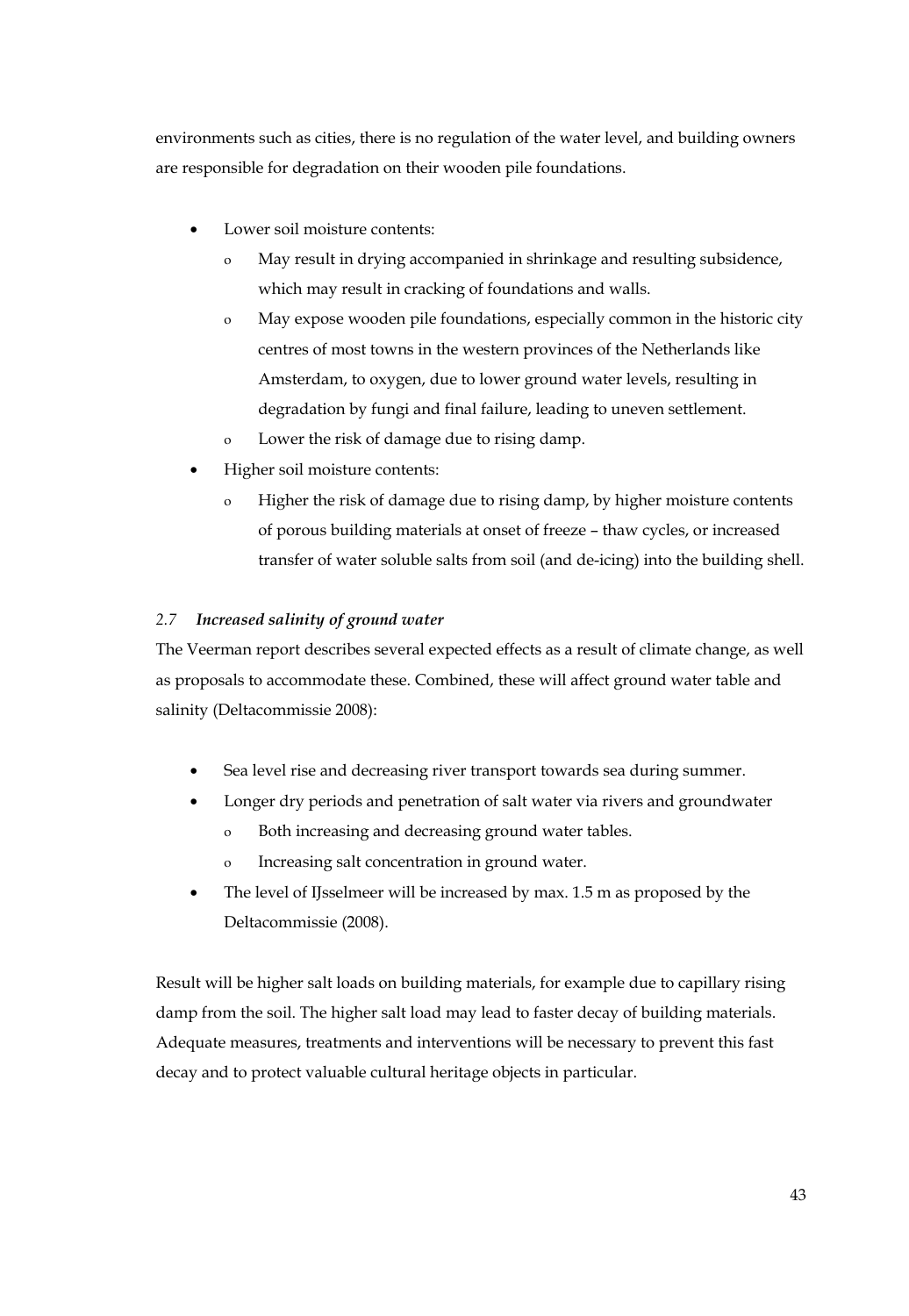#### *2.8 Higher wind speed*

• An increase in wind load would have implications for the anchoring of cladding materials, as discussed by Steenbergen et al. (this issue). Otherwise, the effects on building materials in the Netherlands are expected to be minor.

# **3 Impact of climate change on durability of building materials in the Netherlands and adaptation possibilities**

Above, the KNMI climate change scenarios for the Netherlands have been discussed in relation to relevant physical-chemical processes affecting the durability of building materials. Various lines of approach might be distinguished to adapt to the effects of climate change on building materials in the Netherlands, but any approach is complicated by the fact that climate change may affect degradation and durability of different building materials involved in opposite directions.

#### *3.1 Biocolonization and biodegradation*

 The combined effect of higher temperature and higher precipitation is likely to speed up biocolonization and increase effects of biodeterioration and biodegradation, for stony materials, (organic) coatings and timber. Possible adaptation measures may range from the development and use of new, innovative materials with slow controlled release of biocides to selection of currently available and more sustainable materials. In the current case, materials with a low water retention will be less prone to biocolonization than those with a high water retention, which is favoured by a large amount of pores with diameters below 0.1 μm. Hence, apparently the use of more coarsely porous building materials may serve as an adaptation measure. The use of water repellent treatments may also be considered (Adan 2003). The latter would, however, not be an option, given the risk of future damage by other processes, in case of the presence of salts or rising damp, which may be affected by climate change itself, whilst at the same time increased solar radiation is likely to speed up degradation of water repellent agents themselves.

## *3.2 Salt damage*

Salt damage on fired clay brick and natural stone masonry in general, and in built cultural heritage in particular, may possibly increase. Besides higher temperatures may result in faster evaporation, water penetration into façades will be deeper, potentially dissolving more salts that may be transported and accumulated, giving rise to damage. This may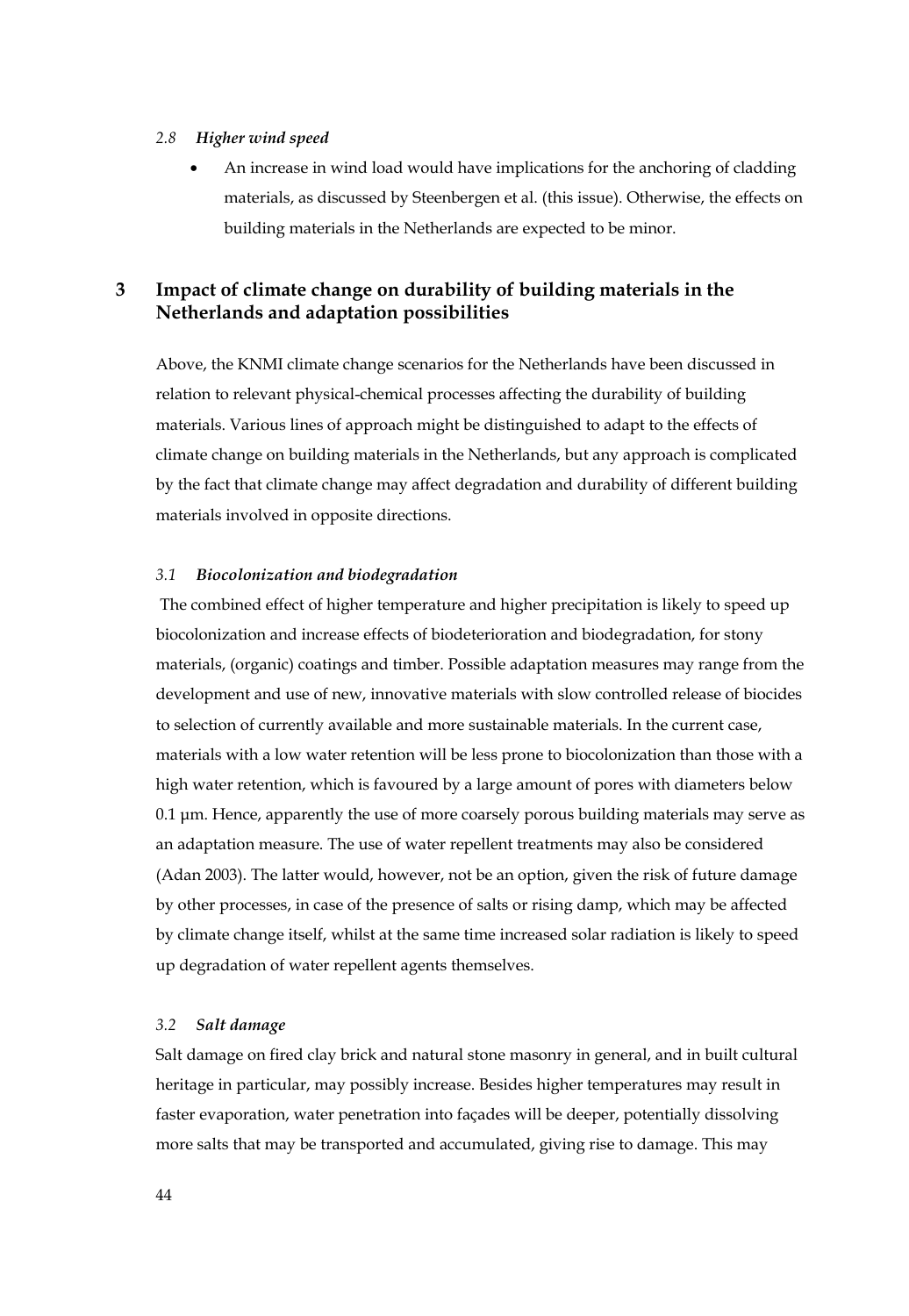happen, for example, in case of masonry made with an outer shell of higher firing temperature, harder bricks, and inner core of low firing temperature, sulfate-rich bricks. To what extent higher temperatures and higher precipitation will result in more relative humidity cycles in which the equilibrium relative humidity of water soluble salts is crossed, is yet unclear. Only a limited increase of such cycles, however, may have rather severe effects on salt damage to porous building materials (Lubelli 2006, Koster et al. 2008). Measures at the design level, affecting indoor climate, might help to adapt. In case of smaller objects, such as sculptures, desalination may be an approach of adaptation. However, for larger salt-loaded objects, such as entire façade walls, this is, with current techniques, not practical. Desalination systems like electro-osmosis (e.g. Ottosen & Rörig-Dalgaard 2008) and poultices (e.g. Vergès-Belmin & Siedel 2005) deserve further research.

In case of materials applied during renovation, restoration or new construction, adaptation measures might be found in use of more salt-resistant materials, such as salt transporting or salt accumulating restoration plasters or bricks with a pore structure favouring salt crystallization at the surface (efflorescence) rather than behind that (crypto-efflorescence). A promising field might be the use of (restoration) mortars with mixed-in crystallization inhibitors (e.g. Lubelli & Van Hees 2007, 2008, Van Hees & Lubelli 2008). As far as crystallization inhibitors are concerned also possible effects on health and environment may need attention, apart from their performance.

## *3.3 Freeze – thaw damage*

Contrary to what might be expected, freeze – thaw damage, -not of major concern to concrete in the Netherlands, but rather to brick and natural stone masonry-, may not decrease. The expected decrease in the number of freeze-thaw cycles is small, whereas materials may be wetter at onset of frost, due to higher precipitation, with a possible increase in freeze - thaw damage. Enhancing frost resistance of masonry and, in particular, pointing mortars by use of air entraining agents or gap-graded sand (Van Hees et al. 2001) may be an adaptation approach.

In case of concrete in civil infrastructure, the slightly lower amount of freeze – thaw cycles due to higher temperatures may have a possible minor beneficial effect, not on freeze – thaw damage itself, but on rebar corrosion, as a more restricted use of de-icing salts will reduce chloride loads.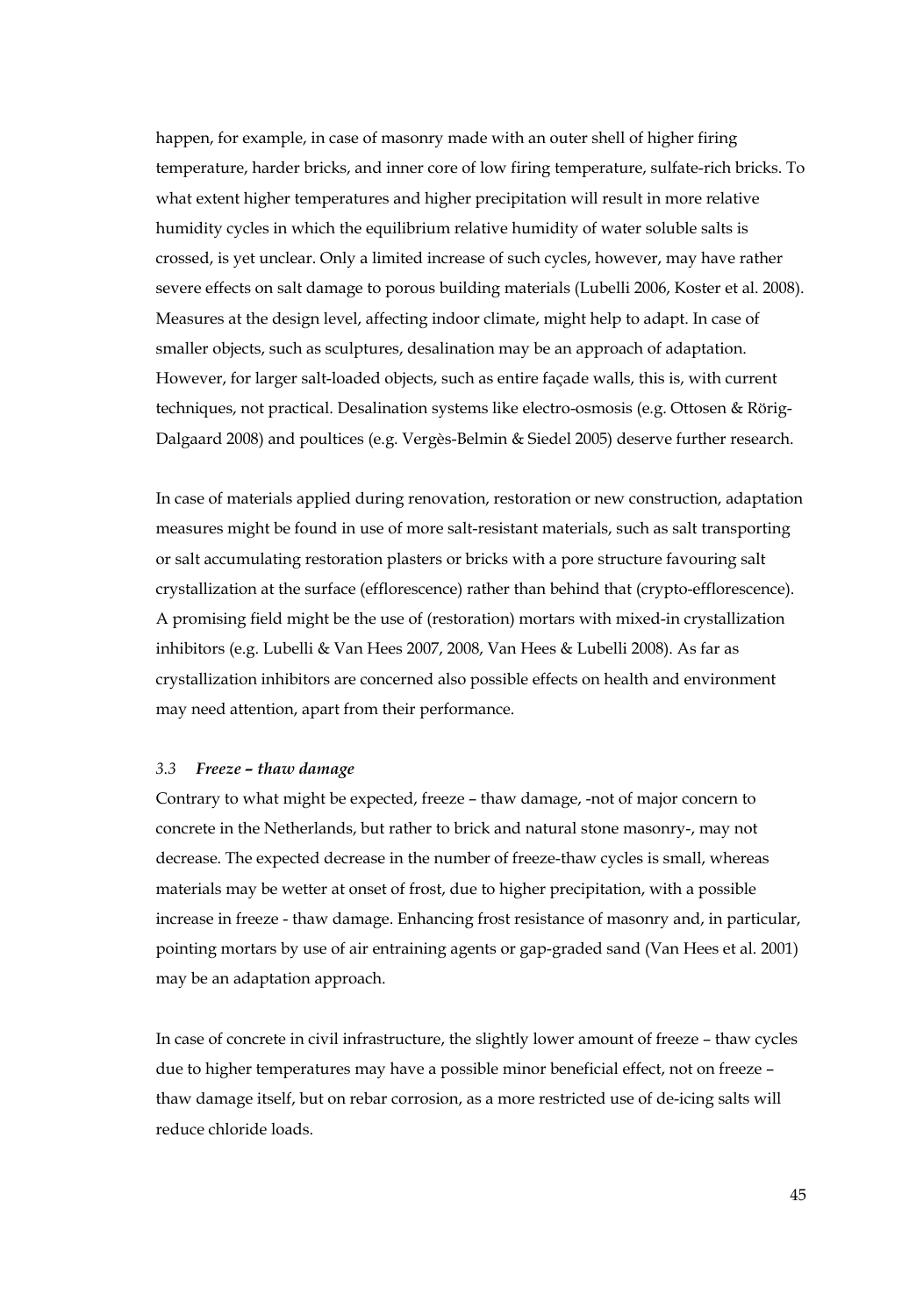## *3.4 Increased solar radiation*

The effect of increased solar radiation is likely to be compensated by the development of advanced light-stabilizer technologies, based on both conventional and improved photostabilizer systems (Andrady et al. 2003).

## **4 Conclusion**

Evaluation of the climate scenario's developed by the KNMI for the Netherlands (Van den Hurk et al. 2006) shows that the combined effect of different climate parameters is rather complex. Action of individual climate parameters may strengthen each other, such as higher temperature combined with higher precipitation, or may result in effects contrary to what might be expected, such as the combination of higher precipitation combined with only a slight decrease in the number of frost-thaw cycles.

Well known damage processes affecting building materials, such as salt damage, rising damp and biodeterioration, will intensify. Adaptation at a materials level may, depending on the material involved, consist of a different choice of already available materials or techniques, or new materials or methods currently being developed. However, also at a higher level of design (detailing, ventilation), measures should be considered to enhance durability of building materials in the future situation.

## **References**

- Adan, O.C.G. (2003): "*Bealging steenachtige bouwmaterialen. Over algen in de gebouwde omgeving"*, SBR, Rotterdam.
- Andrady, A.L., Hamid, H.S. & Torikai, A. (2003): "Effects of climate change and UV-B on materials", *Photochemical & Photobiological Sciences* 2:68-72.
- Brink, H. van den (2005): "*Extreme winds and sea-surges in climate models*", PhD thesis, Utrecht University, Utrecht.
- Caneva, G., Gori, E. & Montefinale, T. (1995): "Biodeterioration of monuments in relation to climatic change in Rome between the 19th – 20th centuries", *Science of the Total Environment* 167:205-214.
- Deltacommissie (2008). "*Samen werken met water: Een land dat leeft, bouwt aan zijn toekomst. Bevindingen van de Deltacommissie*", Deltacommissie, Den Haag, 134 pp.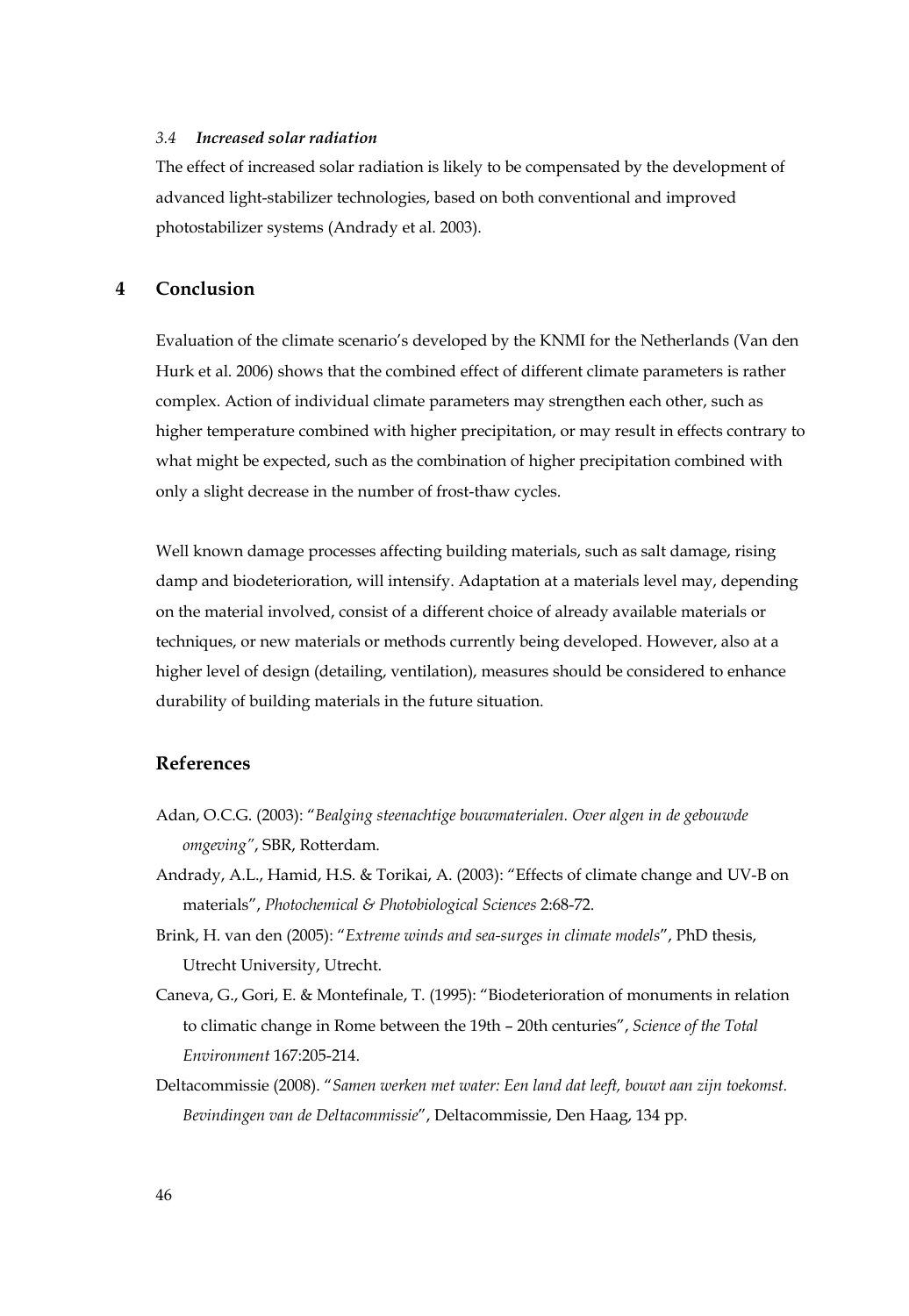- Gaylarde, C.C. & Gaylarde, P.M. (2002): "Biodeterioration of historic buildings in Latin America", *Proceedings of the 9th International Conference on Durability of Materials and Components*, Brisbane, paper 171.
- Gaylarde, C.G. & Gaylarde, P.M. (2005): "A comparative study of major microbial biomass of biofilms on exteriors of buildings in Europe and Latin America", *International Biodeterioration & Biodegradation* 55:131-139.
- Grosser, D. (1985): "*Pflanzliche und tierische Bau- und Werkholzschadlinge*", DRW-Verlag, Weinbrenner-KG.
- Grossi, C.M., Brimblecombe, P. & Harris, I. (2007): "Predicting long term freeze-thaw risks on Europe built heritage and archaeological sites in a changing climate", *Science of the Total Environment* 377:273-281.
- Hees, R.P.J. van & Lubelli, B. (2008): "Kristallisatie van zouten en vochttransport in poreuze materialen", In: Gemert, D. van & Hees, R.P.J. van (eds) *Proceedings WTA symposium Zout en Behoud. Nieuwe Ontwikkelingen*, Bergen op Zoom, 14 pp.
- Hees, R.P.J. van, Naldini, S. & Klugt, L.J.A.R. van der (2001): "Maintenance of pointing in historic buildings: Decay and replacement", Final report, *EC Enivronment Programme*, contract ENV4-CT98-706.
- Hurk, B. van den, Klein Tank, A., Lenderink, G., Ulden, A. van, Oldenborgh, G.J. van, Katsman, C., Brink, H. van den, Keller, F., Bessembinder, J., Burgers, G., Komen, G., Hazeleger, W. & Drijfhout, S. (2006): "*KNMI climate change scenarios 2006 for the Netherlands*", KNMI, De Bilt, report WR 2006-01.
- Kasperski, M. (1998): "Climate change and design wind load concepts", *Wind and Structures* 1:145-160.
- Koster, T., Wiel, W.D. van der, Nijland, T.G. & Hees, R.P.J. van (2008): "*Probalistische bepaling van de faalkansen van zoutbelast natuursteen beeldhouwwerk*", TNO, Delft, TNOreport 034-DTM-2009-00128.
- Lisø, K.R., Hygen, H.O., Kvande, T. & Thue, J.V. (2006): "Decay potential in wood structures using climate data", *Building Research & Information* 34:546-551.
- Lubelli, B.A. (2006) : "*Sodium chloride damage to porous building materials*", PhD thesis, Delft University of Technology Delft.
- Lubelli, B. & Hees, R.P.J. van (2007): "Effectiveness of crystallization inhibitors in preventing salt damage in building materials", *Journal of Cultural Heritage* 8:223-234.
- Lubelli,B. & Hees, R.P.J. van (2008): "Study of the possible application of sodiumferrocyanide for the prevention of sodiumchloride damage in building